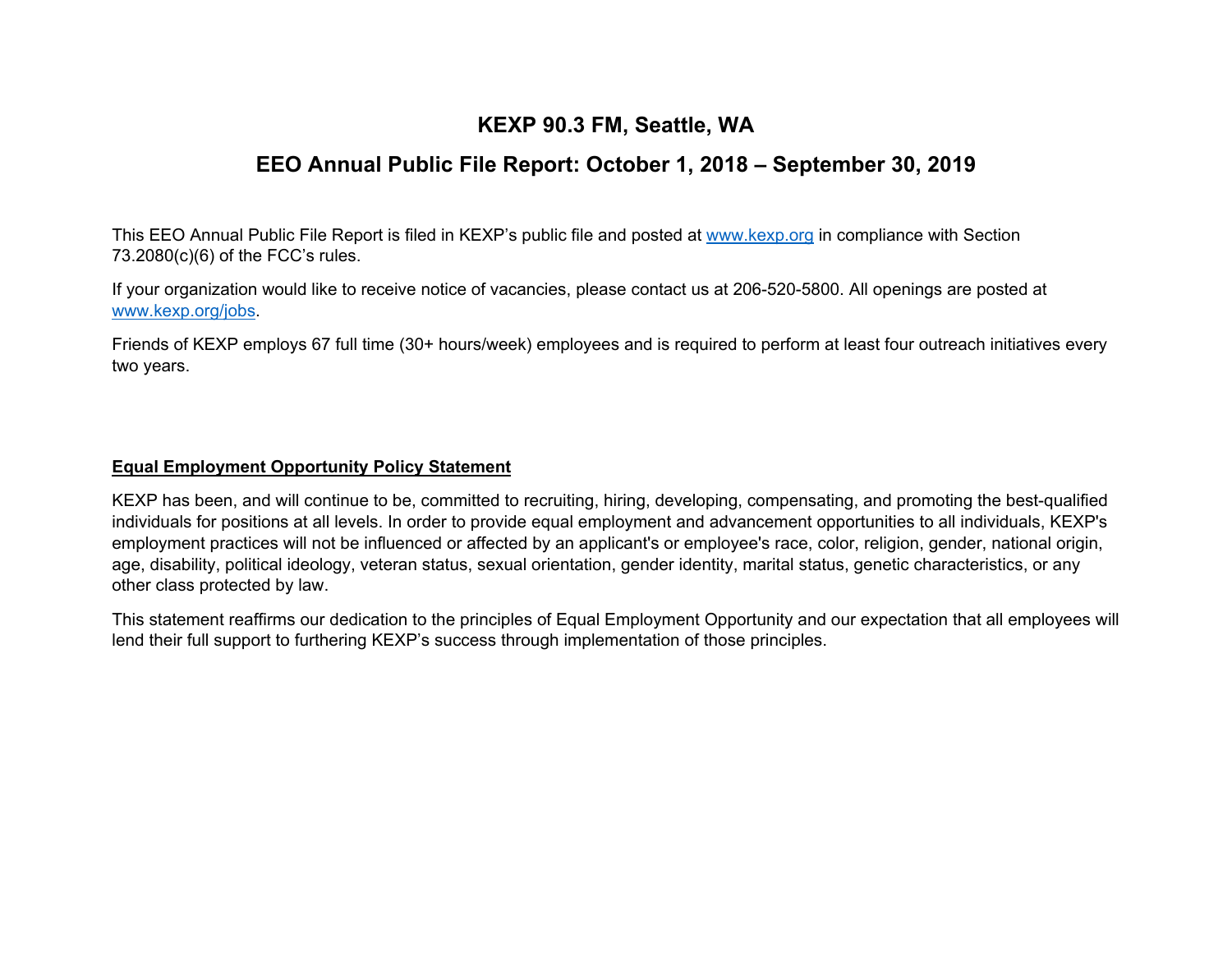## **Vacancies and Hiring**

| <b>Job Title</b>                                                 | Date of<br>Hire        | <b>Recruitment</b><br><b>Sources Notified</b> | <b>Number of</b><br><b>Interviews</b> | <b>Recruitment</b><br><b>Sources of</b><br><b>Interviews</b> | <b>Recruitment</b><br><b>Source of Hire</b> |
|------------------------------------------------------------------|------------------------|-----------------------------------------------|---------------------------------------|--------------------------------------------------------------|---------------------------------------------|
| <b>IT Operations Engineer</b>                                    | 11/1/2018              | 1-7, 10-11, 15-27                             | $\overline{4}$                        | 1, 6, 11                                                     |                                             |
| Senior Arts & Public Affairs Producer                            | 1/7/2019               | 1-7, 10-11, 15-27                             | 5                                     | 2, 5, 6, 7, 10                                               | 10                                          |
| Technical Program Manager & Scrum<br>Master                      | 1/15/2019              | 1-7, 10-11, 15-27                             | 8                                     | 1, 2, 3, 6, 7                                                | 6                                           |
| <b>Development Communications</b><br>Manager                     | 1/28/2019              | 1-7, 10-11, 13, 15-27                         | $\overline{4}$                        | 2, 7, 13                                                     | 2                                           |
| Live Performances Booking<br>Coordinator & Midday Show Assistant | 3/18/2019;<br>8/8/2019 | 1-7, 10-11, 15-27                             | 8                                     | 1, 2, 5, 6, 7, 10                                            | 5, 6                                        |
| <b>Account Executive, Business Support</b><br>& Underwriting     | 5/15/2019              | 1-7, 10-12, 15-27                             | 6                                     | 2, 6, 7, 11                                                  | $\overline{2}$                              |
| Volunteer Engagement Manager                                     | 6/10/2019              | 1-7, 10-11, 13, 15-27                         | 14                                    | 1, 2, 7, 11, 13                                              | $\overline{7}$                              |
| Software Developer                                               | 6/24/2019              | 1-7, 10-12, 15-27                             | 8                                     | 1, 2, 6, 7, 12                                               | $\overline{2}$                              |
| Data & Reporting Specialist                                      | 6/24/2019              | 1-7, 10-11, 13, 15-27                         | 6                                     | 2, 5, 7, 13                                                  | $\overline{7}$                              |
| Sales Representative, Business<br>Support                        | 9/9/2019               | 1-7, 10-11, 15-27                             | 3                                     | 2, 7                                                         | $\overline{7}$                              |

## Total Interviews Conducted: 66 **Total Full-Time Employees Hired: 11** Total Full-Time Employees Hired: 11

Please note that recruitment sources 15-27 correspond to our community referral organizations, listed on page 5.

In addition, some sources listed are used only when appropriate for the specific job opening, not for all positions.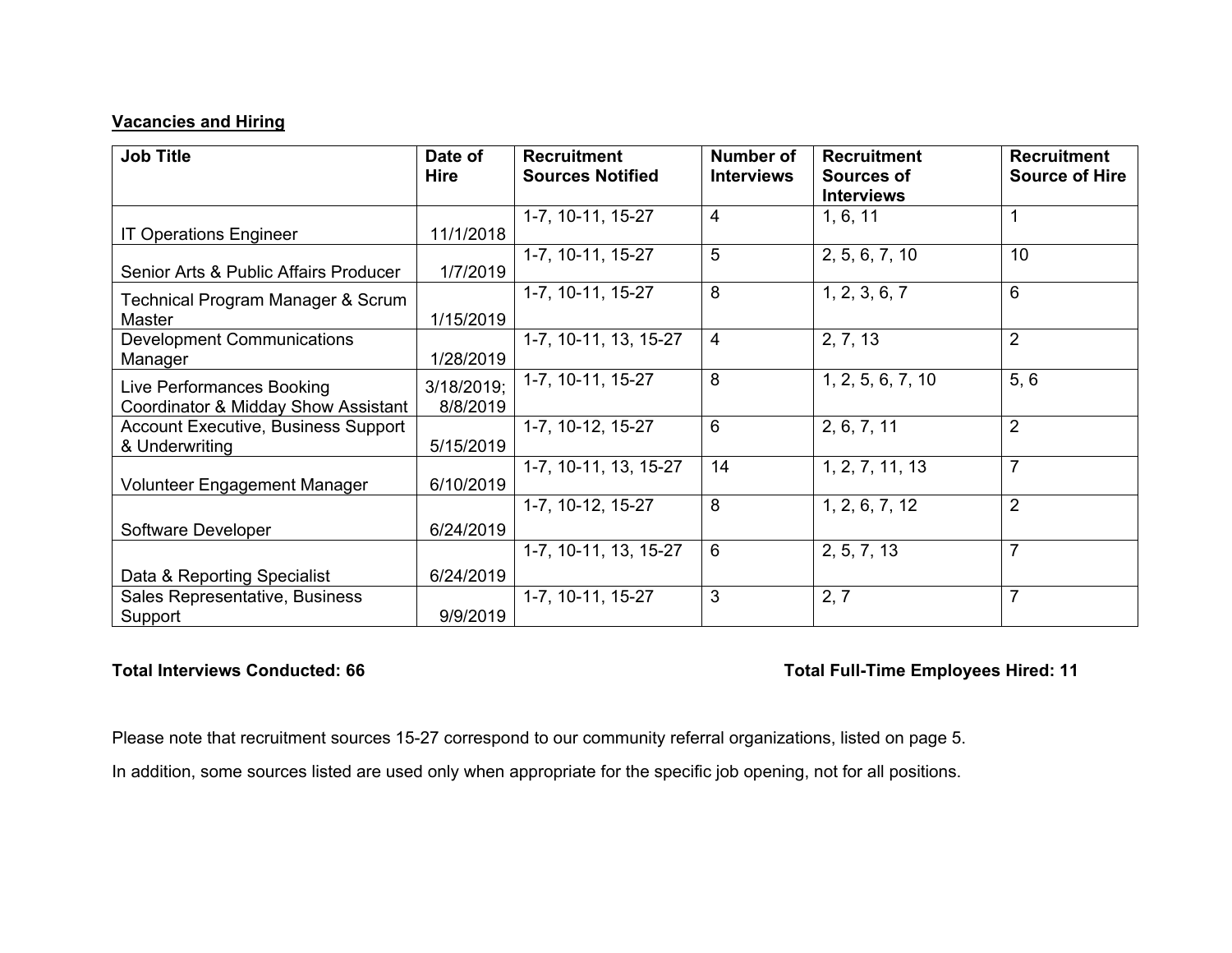#### **Recruitment Sources**

| #                | <b>Name</b>                          | <b>Contact Information</b>                             | <b>Type of Source</b>                                                                                                                | # of Interviewees |
|------------------|--------------------------------------|--------------------------------------------------------|--------------------------------------------------------------------------------------------------------------------------------------|-------------------|
| $\overline{1}$ . | <b>KEXP Website</b>                  | www.kexp.org/about/jobs                                | <b>Station website</b>                                                                                                               | 8                 |
| $\overline{2}$ . | KEXP on-air spot                     | Friends of KEXP<br>472 1st Ave. N<br>Seattle, WA 98109 | Radio broadcast                                                                                                                      | 17                |
| 3.               | <b>KEXP Facebook</b>                 | www.facebook.com/kexp.fm                               | Station social networking page                                                                                                       | 1                 |
| $\overline{4}$ . | <b>KEXP Twitter</b>                  | twitter.com/kexp                                       | Station social media page                                                                                                            |                   |
| $\overline{5}$ . | Current employees                    | Friends of KEXP<br>472 1st Ave. N<br>Seattle, WA 98109 | Current employees notified by<br>internal job announcement email                                                                     | 3                 |
| 6.               | Employee referral                    | Friends of KEXP<br>472 1st Ave, N<br>Seattle, WA 98109 | Referral from current employee                                                                                                       | 9                 |
| 7 <sub>1</sub>   | Community referral                   |                                                        | Referral from community<br>member who is not an employee                                                                             | 15                |
| 8.               | <b>Seattle Times</b>                 | Susie Marin<br>206.652.6533<br>smarin@seattletimes.com | Local newspaper                                                                                                                      |                   |
| 9.               | NW Jobs                              | Susie Marin<br>206.652.6533<br>smarin@seattletimes.com | Online job board of local<br>newspaper                                                                                               |                   |
| 10.              | Office of Film + Music<br>newsletter | Joe Mirabella<br>joe.mirabella@seattle.gov             | City of Seattle film and music<br>industry newsletter                                                                                | $\overline{2}$    |
| 11.              | Indeed                               | www.indeed.com                                         | Online job board                                                                                                                     | 5                 |
| 12.              | LinkedIn                             | www.linkedin.com                                       | Business-related social<br>networking website                                                                                        |                   |
| 13.              | Idealist                             | www.idealist.org                                       | Online job board for non-profits                                                                                                     | 5                 |
| 14.              | Hack the CD                          | 23rd Ave. S, Seattle, WA<br>hackthecd@gmail.com        | Non-profit focused on promoting<br>success for African-American<br>residents of Seattle in tech-<br>related positions and industries |                   |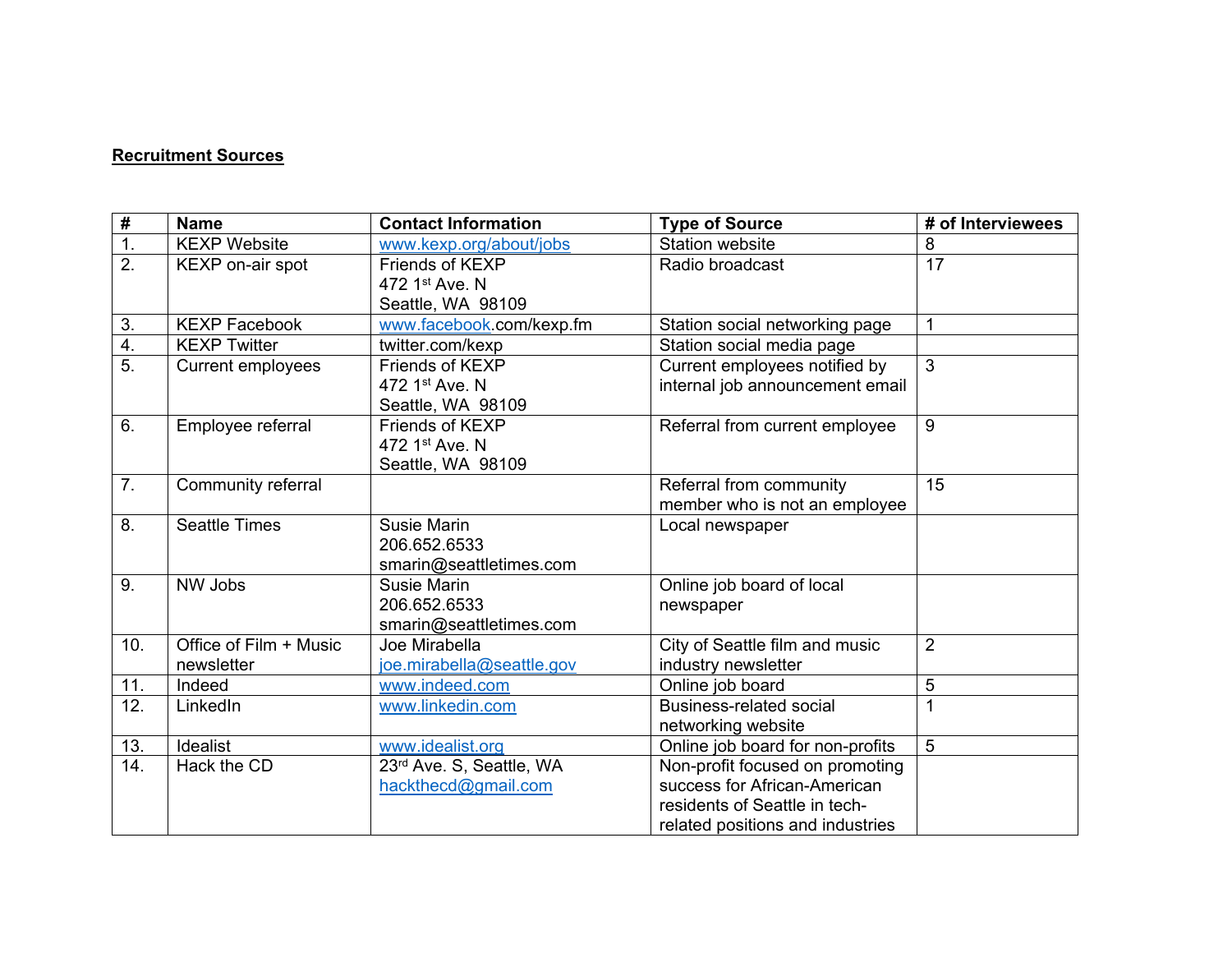| 15. | Art Institute of Seattle                          | www.aii.edu<br>2323 Elliott Ave.<br>Seattle, WA 98121                                 | Art-focused academic institution                                                                 |  |
|-----|---------------------------------------------------|---------------------------------------------------------------------------------------|--------------------------------------------------------------------------------------------------|--|
| 16. | Asian Counseling &<br><b>Referral Services</b>    | www.acrs.org<br>3639 Martin Luther King Jr. Way S<br>Seattle, WA 98144                | Non-profit focused on<br>empowering Asian-Americans<br>and Pacific Islanders                     |  |
| 17. | <b>Bellevue College</b>                           | www.bellevuecollege.edu<br>3000 Landerholm Circle SE<br>Bellevue, WA 98007-6406       | Community college career<br>services                                                             |  |
| 18. | <b>Catholic Community</b><br><b>Services</b>      | www.ccsww.org<br>100 23rd Avenue S<br>Seattle, WA 98144                               | Religious service organization                                                                   |  |
| 19. | <b>City University</b>                            | www.cityu.edu<br>521 Wall Street, Suite 100<br>Seattle, WA 98121                      | University career services                                                                       |  |
| 20. | Courage 360                                       | www.courage360.org<br>3516 S 47th St., #205<br>Tacoma, WA 98409                       | Non-profit focused on economic<br>self-sufficiency for low-income<br>women and families          |  |
| 21. | <b>Central Washington</b><br><b>University</b>    | www.cwu.edu<br>400 E. University Way<br>Ellensburg, WA 98926                          | University career services                                                                       |  |
| 22. | Evergreen State<br>College (KAOS Radio)           | www.evergreen.edu<br>2700 Evergreen Parkway NW<br>Olympia, WA 98505                   | College radio station                                                                            |  |
| 23. | <b>Green River Community</b><br>College           | www.greenriver.edu<br>12401 SE 320th Street<br>Auburn, WA 98092-3622                  | Community college career<br>services                                                             |  |
| 24. | Pacific Lutheran<br><b>University</b>             | www.plu.edu<br>12180 Park Avenue S.<br>Tacoma, WA 98447                               | University career services                                                                       |  |
| 25. | <b>UIATF Native Workforce</b><br>Services Program | www.unitedindians.org<br><b>Discovery Park</b><br>P.O. Box 99100<br>Seattle, WA 98139 | Non-profit focused on cultural<br>and social services for<br>indigenous people of Puget<br>Sound |  |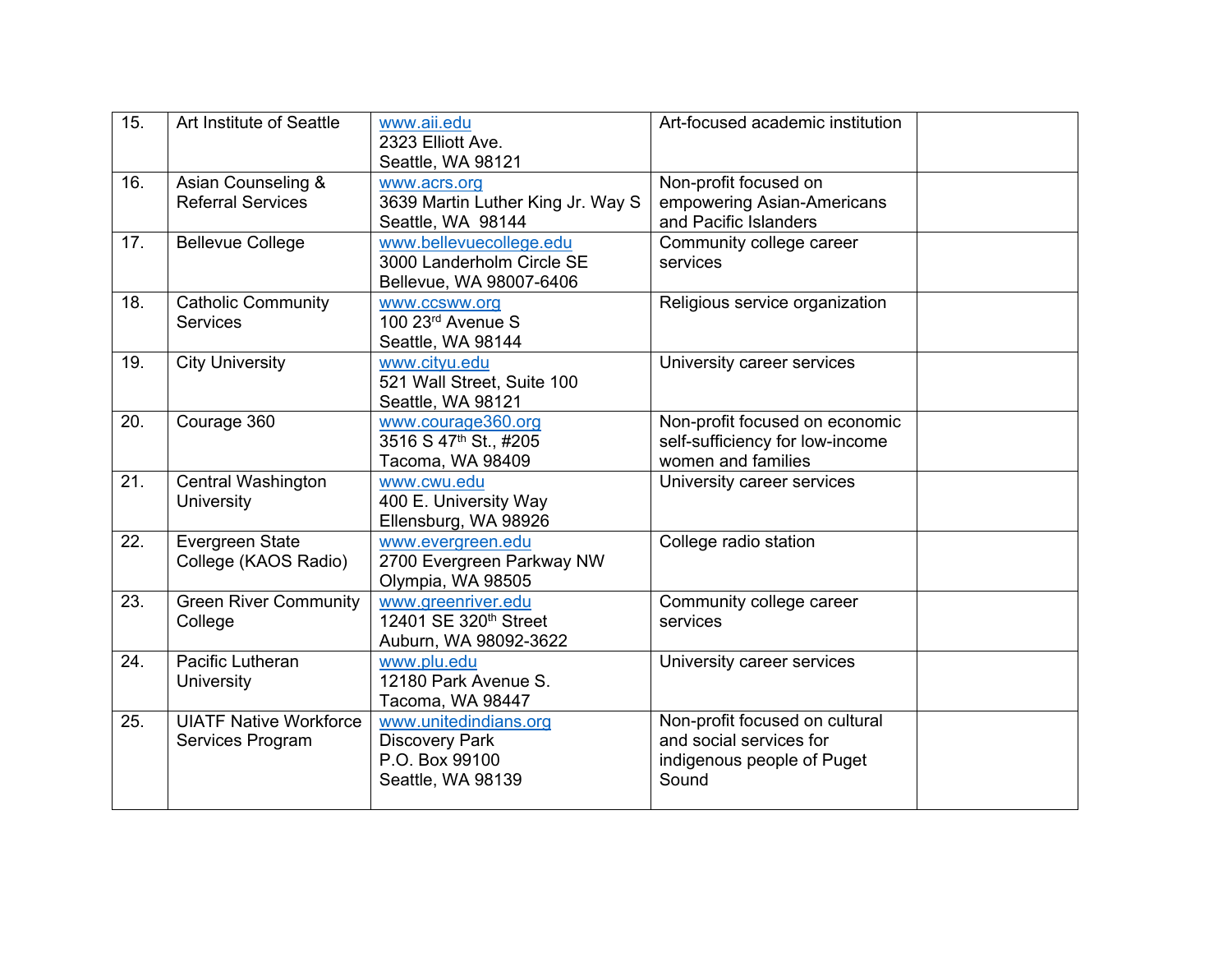| 26. | University of Puget                            | www.ups.edu                                                                                             | University career services                                             |  |
|-----|------------------------------------------------|---------------------------------------------------------------------------------------------------------|------------------------------------------------------------------------|--|
|     | Sound                                          | 1500 N. Warner St.<br>Tacoma, WA 98416                                                                  |                                                                        |  |
| 27. | Urban League of<br><b>Metropolitan Seattle</b> | 105 14th Avenue, Ste. 200<br>Seattle, WA 98122<br>info@urbanleague.org                                  | Email list of non-profit<br>empowering African Americans<br>in Seattle |  |
| 28. | <b>AFP Advancement</b><br>Northwest            | www.afpadvancementnw.org<br>2150 N 107 <sup>th</sup> St, Ste 205<br>Seattle, WA 98133                   | Professional association for<br>fundraisers                            |  |
| 29. | <b>Philanthropy Northwest</b>                  | www.philanthropynw.org<br>2101 Fourth Avenue, Suite 650<br>Seattle, WA 98121<br>info@philanthropynw.org | Online job board for non-profit<br>opportunities in the Northwest      |  |
| 30. | WorkSource<br>Washington                       | www.worksourcewa.com<br>888-316-5627                                                                    | Washington State online job<br>board                                   |  |
| 31. | <b>Greater Public Job Line</b>                 | greaterpublic.org/jobline<br>401 North 3rd Street, Suite 370<br>Minneapolis, MN 55401<br>(888) 454-2314 | Online job board for public<br>media opportunities                     |  |
| 32. | The Nonprofit Network                          | www.thenonprofitnetwork.org<br>4018 City Terrace Drive<br>Los Angeles, CA 90063                         | Online job board for non-profit<br>opportunities                       |  |
| 33. | Craigslist                                     | seattle.craigslist.org                                                                                  | Online job board                                                       |  |
| 34. | Monster                                        | www.monster.com                                                                                         | Online job board                                                       |  |
| 35. | HuskyJobs                                      | careers.uw.edu<br>134 Mary Gates Hall<br>Box 352810<br>Seattle, WA 98195                                | University of Washington online<br>job board                           |  |

Since our community referral organizations have not been a productive source of interviewees, over the course of the following year, we intend to contact them and ask if we are providing the information they need and see if there is something different we can do to help draw applicants. We also expect to add more community referral organizations through outreach efforts in the coming year.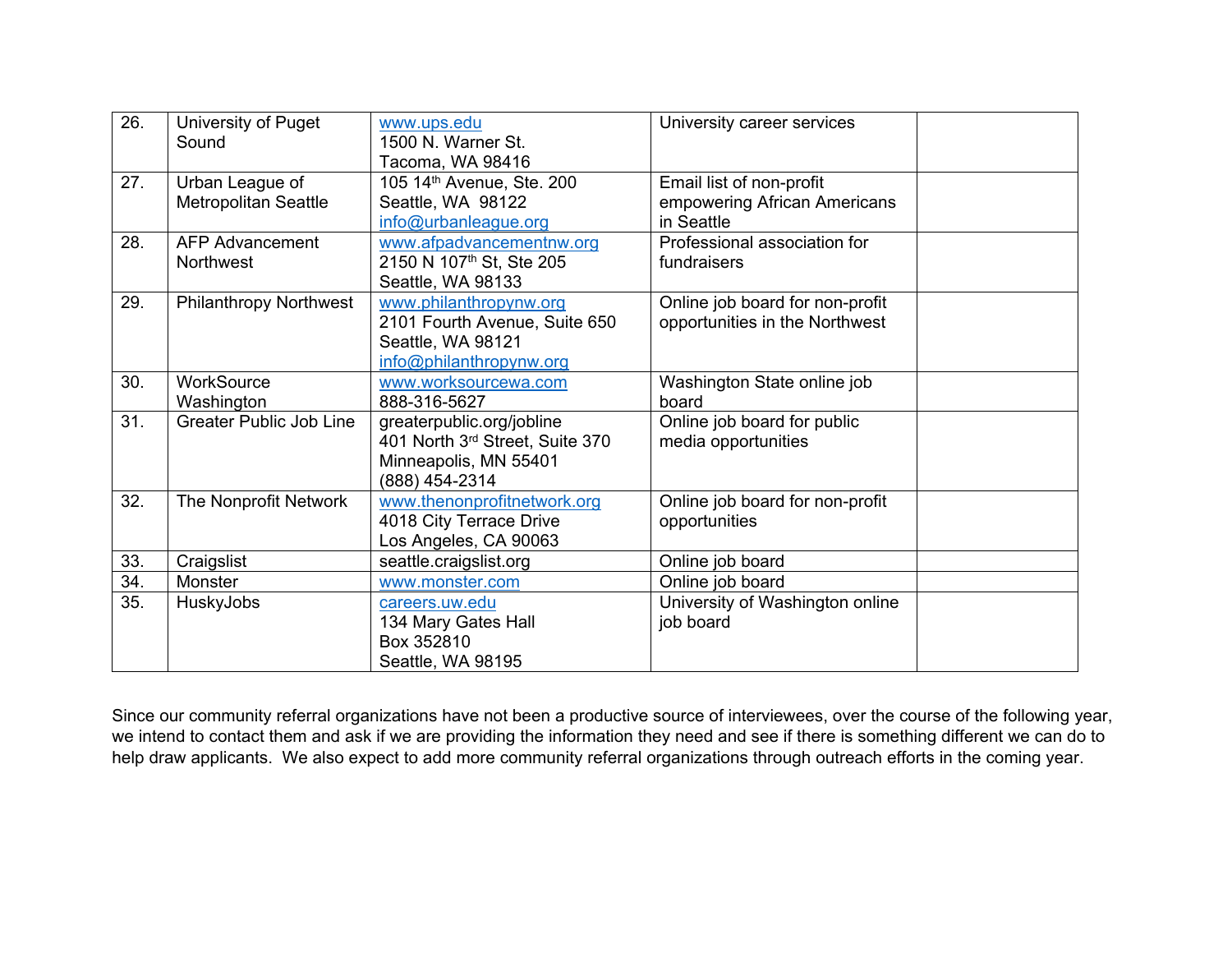#### **Community Referral Organizations**

Art Institute of Seattle 2323 Elliott Ave. Seattle, WA 98121 aisjobs@aii.edu

Asian Counseling & Referral Services 3639 Martin Luther King Jr. Way S Seattle, WA 98144 employmentprogram@acrs.org

Bellevue College 3000 Landerholm Circle SE Bellevue, WA 98007-6406 careers@bellevuecollege.edu

Catholic Community Services 100 23rd Avenue S Seattle, WA 98144 nwejobs@ccsww.org

City University 521 Wall Street, Suite 100 Seattle, WA 98121 careers@cityu.edu

Courage 360 3516 S 47th St., #205 Tacoma, WA 98409 wendys@courage360.org

CWU Career Services 400 E. University Way Ellensburg, WA 98926

#### career@cwu.edu

Evergreen State College (KAOS Radio) 2700 Evergreen Parkway NW Olympia, WA 98505 kaos@evergreen.edu

Green River Community College 12401 SE 320th Street Auburn, WA 98092-3622 workforce@greenriver.edu

Pacific Lutheran University 12180 Park Avenue S. Tacoma, WA 98447 career@plu.edu

UIATF Native Workforce Services Program Discovery Park P.O. Box 99100 Seattle, WA 98139 yspencer@unitedindians.org

University of Puget Sound 1500 N. Warner St. Tacoma, WA 98416 ces@ups.edu

Urban League of Metropolitan Seattle 105 14th Avenue, Ste. 200 Seattle, WA 98122 info@urbanleague.org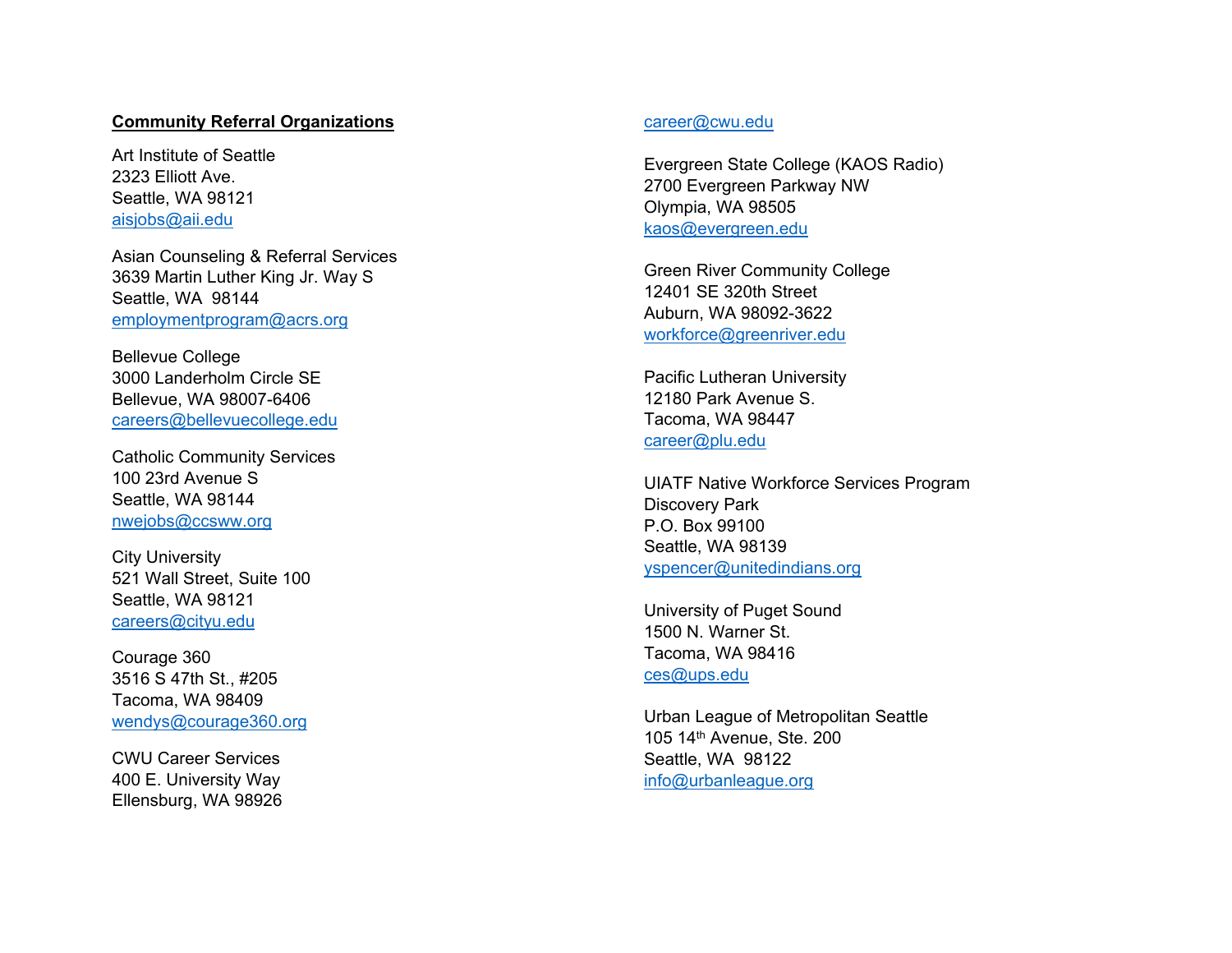### **Outreach Initiatives**

### 1. Tours

KEXP Tours are offered 7 days/week, at 10:00 am and 2:00 pm June through August and 2:00 pm only September through May. They are free of charge and last approximately 45 minutes. They include information about the different job positions and departments at KEXP. We offer tours to locals, tourists, school groups and other community groups. Over 2,000 people have toured KEXP this year, starting in May 2019.

Our program of tours is overseen by Anahí Sánchez Sandoval, Volunteer Engagement Manager.

#### 2. Internship Fairs and Career Days

Susan James, Education & Community Programs Manager, participated in the following career and internship fair by distributing information about our internship and volunteer programs, collecting resumes, gathering email addresses, and answering questions about the station:

City of Music Career Day - Sponsored by One Reel; Office of Film + Music; Office of Arts & Culture; EMP Museum; The Vera Project; Boeing 4/26/2019

#### 3. Employee Training Program

KEXP has established a professional development program for staff that funds work-related training on an individual or team level through applications to a centrally-held budget, assessed and decided by Rebecca Denk, Director of Finance & HR, and Elisabeth Severson, HR Manager. In addition, broadly applicable training on multiple subjects has been provided to staff members through optional sessions held at KEXP.